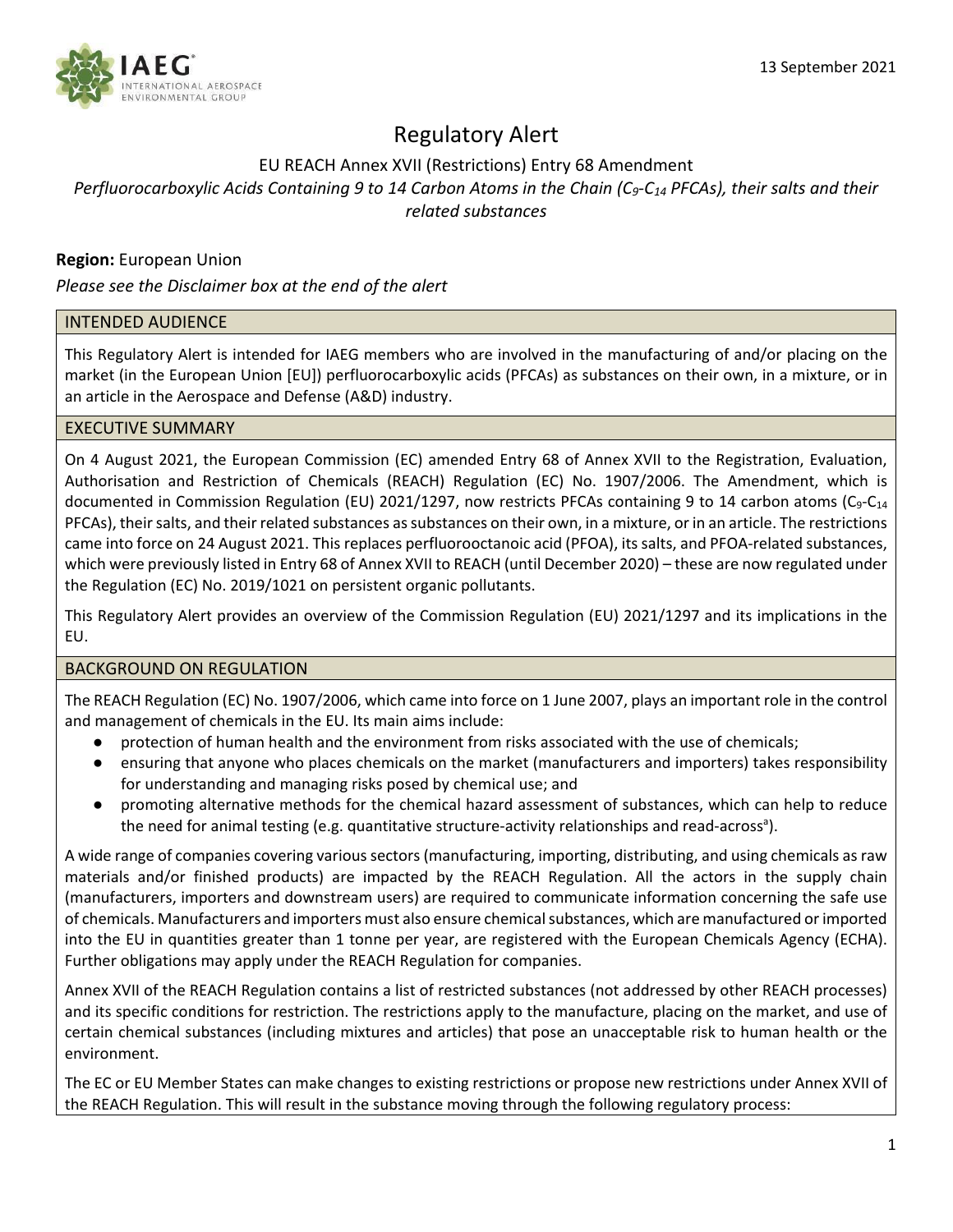

- Registry of restriction intentions;
- Submitted restrictions under consideration;
- Restriction public consultations; and
- Substances restricted under REACH (Annex XVII).<sup>b</sup>

----------------------------------------------------------------------------------------------------------------------------------------------------------- <sup>a</sup>*Read-across* is another non-testing method (avoids/reduces animal testing) that can be employed to predict endpoint information for a substance ("target substance") based on the same endpoint data from another substance ("source substance"). The target substance must be structurally similar to the source substance.

<sup>b</sup> This section provides substances with restrictions under Annex XVII of the REACH Regulation that are adopted until the publication date.

## **APPLICABILITY**

The Commission Regulation (EU) 2021/1297 applies to manufacturers and importers of C<sub>9</sub>-C<sub>14</sub> PFCAs, their salts, and their related substances.<sup>c</sup> It covers the following PFCA substances:

- linear and branched PFCAs with the formula  $C_nF_{2n+1}-C(= 0)$ OH, where n = 8, 9, 10, 11, 12, or 13 (C<sub>9</sub>-C<sub>14</sub> PFCAs), including their salts, and any combinations thereof;
- $\bullet$  any C<sub>9</sub>-C<sub>14</sub> PFCAs-related substance having a perfluoro group (directly attached to another carbon atom) with the formula  $C_nF_{2n+1}$ , where n = 8, 9, 10, 11, 12, or 13, including their salts and any combinations thereof; and
- $\bullet$  any C<sub>9</sub>-C<sub>14</sub> PFCAs-related substance having a perfluoro group (NOT directly attached to another carbon atom) with the formula C<sub>n</sub>F<sub>2n+1</sub>, where n = 9, 10, 11, 12, 13 or 14 as one of the structural elements, including their salts and any combinations thereof.

The aforementioned  $C_9$ - $C_{14}$  PFCAs substances are based on the following:<sup>d</sup>

- Perfluorononan-1-oic acid (PFNA; C<sub>9</sub>-PFCA; CAS Number: 375-95-1);
- Nonadecafluorodecanoic acid (PFDA; C<sub>10</sub>-PFCA; CAS Number: 335-76-2);
- Henicosafluoroundecanoic acid (PFUnDA; C<sub>11</sub>-PFCA; CAS Number: 2058-94-8);
- Tricosafluorododecanoic acid (PFDoDA; C<sub>12</sub>-PFCA; CAS 307-55-1);
- Pentacosafluorotridecanoic acid (PFTrDA; C13-PFCA; CAS Number: 72629-94-8); and
- Heptacosafluorotetradecanoic acid (PFTDA; C<sub>14</sub>-PFCA; CAS Number: 376-06-7).

The following substances are excluded from the scope for PFCA substances:

- $\bullet$  C<sub>n</sub>F<sub>2n+1</sub>-X, where *X = F, Cl, or Br* and  $n = 9$ , 10, 11, 12, 13 or 14, including any combinations thereof; and
- $C_nF_{2n+1}-C (= O)OX'$ , where  $n > 13$  and  $X' = any group$ , including salts.

-----------------------------------------------------------------------------------------------------------------------------------------------------------  $c_{\text{G}-C_{14}}$  PFCA-related substances have the potential to degrade or be transformed to C<sub>9</sub>-C<sub>14</sub> PFCAs based on their molecular structure.

d ECHA has not provided a definitive list of CAS/EC numbers for this listing – the substance list provided is not exhaustive. Other examples can be found in the ECHA Annex XV Restriction Report – Proposal for a Restriction on  $C_9-C_{14}$  PFCAs (see Useful Links section below).

# RELEVANT DATES

- ❖ **Entry 68 Published:** 4 August 2021
- ❖ **Entry 68 In force:** 24 August 2021

Other relevant dates for specific  $C_9$ - $C_{14}$  PFCA restrictions are given in the section below.

### REGULATORY OBLIGATIONS - RESTRICTIONS

The following restrictions apply for the Commission Regulation (EU) 2021/1297:

1.  $C_9-C_{14}$  PFCAs, their salts, and their related substances are prohibited from being manufactured or placed on the market as substances on their own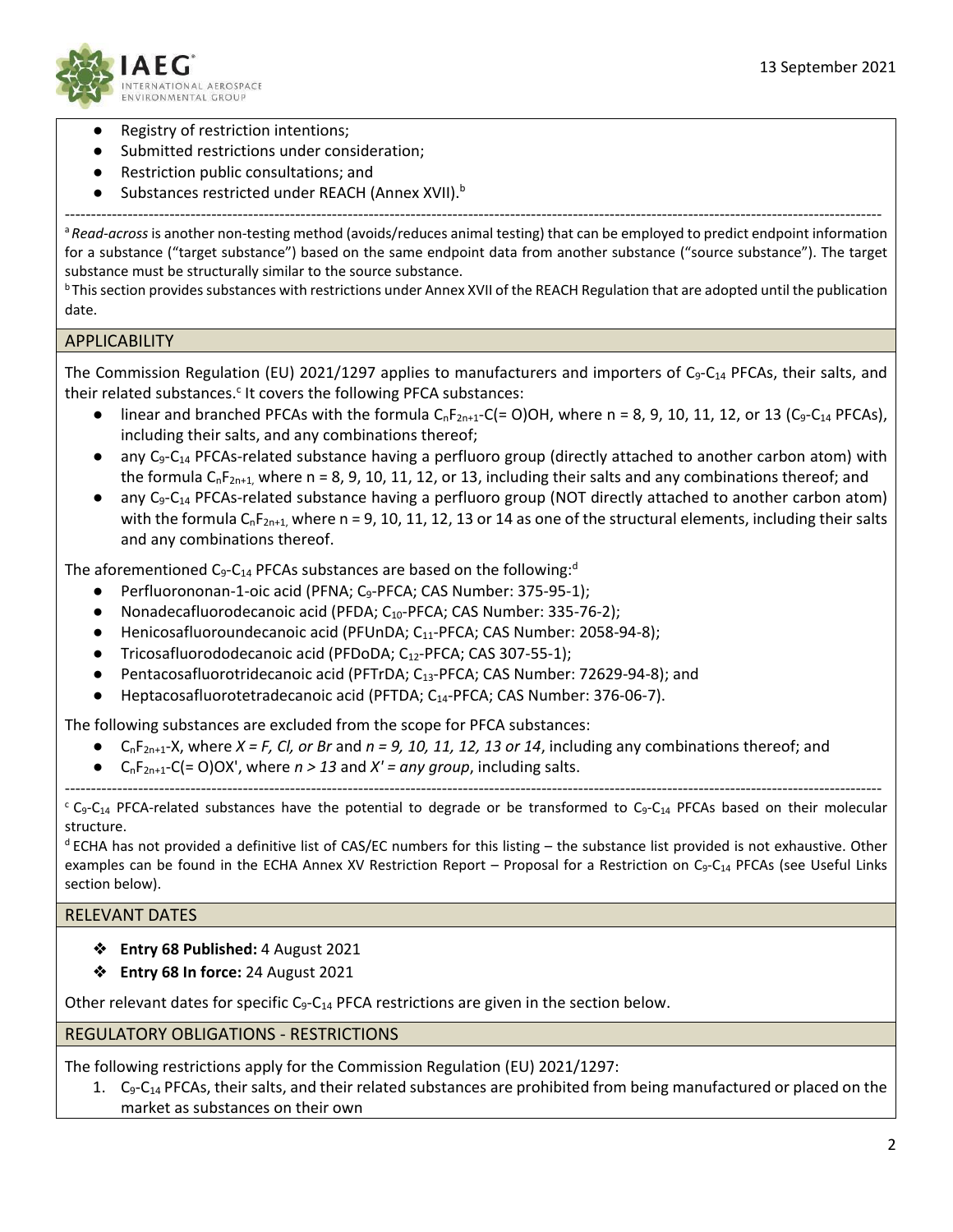

# **(Effective: From 25 February 2023)**; and

- 2.  $C_9-C_{14}$  PFCAs, their salts, and their related substances are prohibited from being used or placed on the market  $in:$ <sup>e</sup>
	- (i) another substance, as constituents;
	- (ii) mixtures; and
	- (iii) articles

# **(Effective: From 25 February 2023)**.

By way of derogation to restriction #2 above, the following concentration limits apply under the following circumstances:

- for a substance to be used as a transported isolated intermediate where  $C_9$ - $C_{14}$  PFCAs, their salts, and their related substances are present – concentration shall be below 10 parts per million (ppm) for the sum of  $C_9 - C_{14}$ PFCAs, their salts and their related substances;<sup>f</sup>
- for fluoroplastics and fluoroelastomers that contain perfluoroalkoxy groups,<sup>g</sup> concentration shall be below 2 ppm for the sum of  $C_9-C_{14}$  PFCAs (Effective: Until 25 August 2024),<sup>h</sup> concentration shall be below 0.1 ppm for the sum of C<sub>9</sub>-C<sub>14</sub> PFCAs (Effective: From 25 August 2024);<sup>h</sup> and
- for polytetrafluoroethylene (PTFE) micro powders (as a substance, mixture, or article) produced by ionizing irradiation or by thermal degradation, where  $C_9 - C_{14}$  PFCAs are present, concentration shall be below 1 ppm for the sum of C9-C14 PFCAs **(Effective: Until 25 August 2024)**.

Restriction 2 above is extended under the following situations:

- textiles for oil- and water-repellency for the protection of workers from dangerous liquids **(Effective: From 4 July 2023)**;
- manufacture of PTFE and polyvinylidene fluoride for the production of:
	- (i) high performance, corrosion resistant gas filter membranes, water filter membranes, and membranes for medical textiles;
	- (ii) industrial waste heat exchanger equipment; and
	- (iii) industrial sealants capable of preventing leakage of volatile organic compounds and PM<sub>2.5</sub> particulates<sup>i</sup> **(Effective: From 4 July 2023)**;
- photolithography or etch processes in semiconductor manufacturing
- **(Effective: From 4 July 2025)**; ● invasive and implantable medical devices
	- **(Effective: From 4 July 2025)**;
- $\bullet$  firefighting foam for liquid fuel vapor suppression and liquid fuel fire (Class B fires), which are already installed in systems (including mobile or fixed systems) and contain or may contain  $C_9-C_{14}$  PFCAs, their salts, and their related substances

### **(Effective: From 4 July 2025)**;

- can coating for pressurized metered-dose inhalers **(Effective: From 25 August 2028)**; and
- semiconductors used in spare or replacement parts for finished electronic equipment placed on the market before 31 December 2023

------------------------------------------------------------------------------------------------------------------------------------------------------------

# **(Effective: From 31 December 2030)**.

<sup>e</sup> Exceptions apply if the concentration in the substance, mixture or article is:

- below 25 parts per billion (ppb) for the sum of  $C_9-C_{14}$  PFCAs and their salts; or
- below 260 ppb for the sum of  $C_9$ - $C_{14}$  PFCA-related substances.
- <sup>f</sup> The EC shall review this limit no later than **25 August 2023**.

<sup>g</sup> This derogation does not apply to articles.

<sup>h</sup> The EC shall review this limit no later than **25 August 2024**.